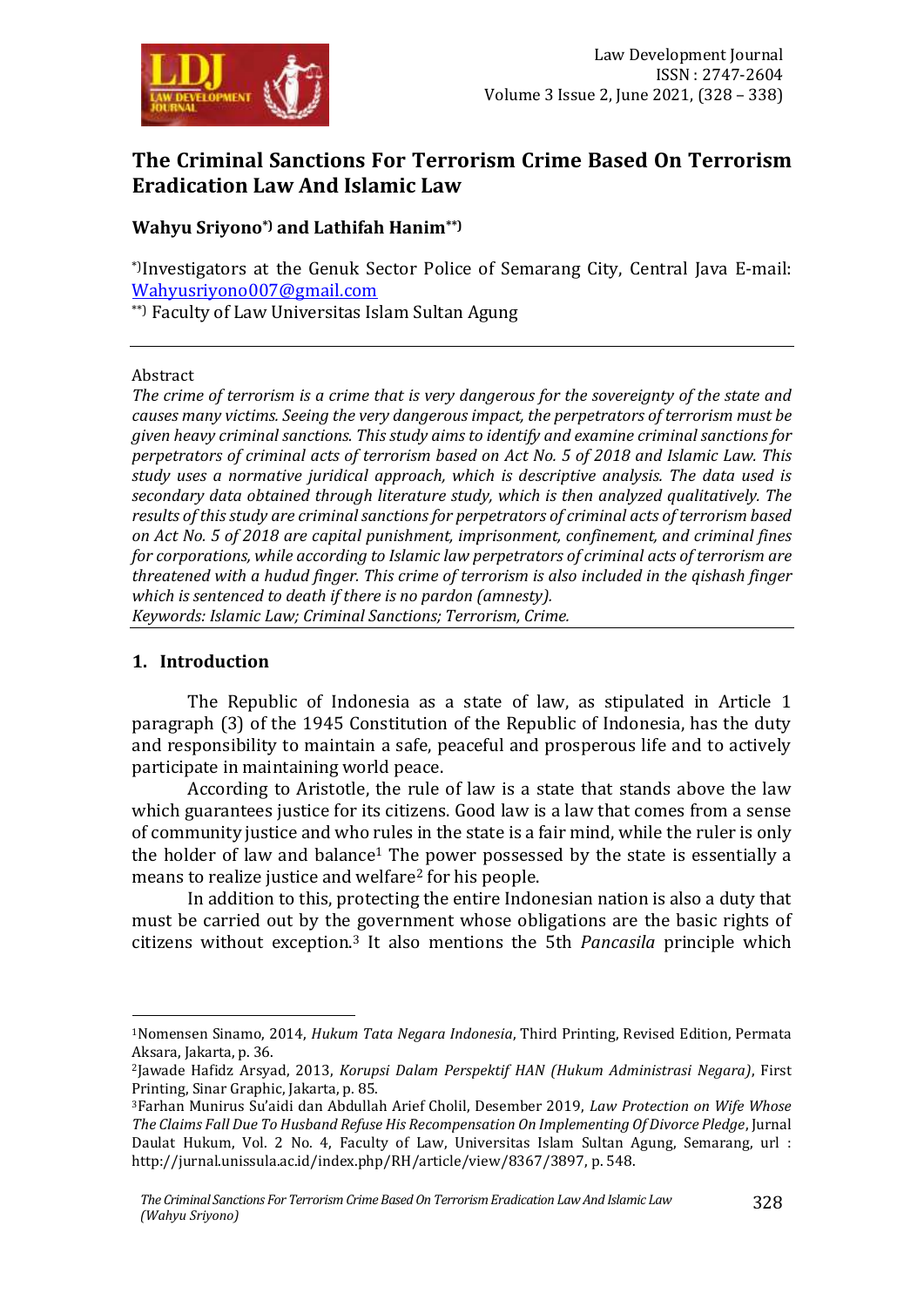

1

reads: "Social justice for all Indonesian people", it can be explained that one of them is related to the law which is the right of the Indonesian people to justice in truth.<sup>4</sup>

In realizing social justice, the government is obliged to maintain and uphold sovereignty and protect every citizen from every threat or destructive threat, both domestically and abroad, such as acts or acts of terrorism. The existing criminal acts of terrorism must be countered by combating these acts of terrorism.<sup>5</sup>

The Government of the Republic of Indonesia has responded to the efforts and tips to anticipate and overcome these acts of terrorism and at the same time the enactment of a law to eradicate criminal acts of terrorism is Government Regulation in Lieu of Law (Perppu) Number 1 of 2002 concerning Eradication of Criminal Acts of Terrorism (State Gazette of the Republic of Indonesia). 2002 Number 106, Supplement to the State Gazette Number 4232) issued on October 18, 2002. Subsequently, this Perppu became law into Act No. 15 of 2003 concerning Stipulation of Government Regulations in Lieu of Act No. 1 of 2002 concerning Eradication of Criminal Acts Terrorism Becomes Law, on April 4, 2003,<sup>6</sup> then Act No. 15 of 2003 was amended by Act No. 5 of 2018 concerning Amendments to Act No. 15 of 2003 concerning Stipulation of Government Regulations in Lieu of Act No. 1 of 2002. As for the definition of terrorism according to the provisions of Article 1 point 2 of the Law -Act No. 5 of 2018 are:

Acts that use violence or threats of violence that create an atmosphere of terror or widespread fear, which can cause mass casualties, and/or cause damage or destruction to strategic vital objects, the environment, public facilities, or international facilities with ideological, political or security motives.

Meanwhile, the definition of a criminal act of terrorism according to the provisions of Article 1 point 1 of Act No. 5 of 2018 is: "All acts that meet the elements of a criminal act in accordance with the provisions of this Law".

The problem of terrorism became prominent when the tragedy of the World Trade Center (WTC) in New York, on September 11, 2001, was destroyed by two airplanes taking turns. The United States reacted quickly and declared war on terrorism, and declared a "new enemy", namely the terrorists.

Not only happening in other countries, acts of terrorism have also occurred in Indonesia until now. Between 2003 and 2005, a series of bombs continued to hit Indonesia, the largest being the JW Marriot hotel bombing (August 2003), the bombing in front of the Australian Embassy in Jakarta (September 2004) and the Bali 2 bombing (October 2005). The series of terrorism crimes interrupted and damaged the inner atmosphere of the Indonesian people who had just enjoyed a more free and open socio-political life. Terror acts that occurred in the reform era,

<sup>4</sup>Lailatul Nur Hasanah dan Sri Endah Wahyuningish, Desember 2019, *The Application of Justice Principles Of Rapid Simple Fee In Criminal Justice System In The State Court (Case Study in State court of Pati)*, Jurnal Daulat Hukum, Vol. 2 No. 4, Faculty of Law, Universitas Islam Sultan Agung, Semarang, url [: http://jurnal.unissula.ac.id/index.php/RH/article/view/8353/3910,](http://jurnal.unissula.ac.id/index.php/RH/article/view/8353/3910) p. 610.

<sup>5</sup>Sri Endah Wahyuningsih, Lathifah Hanim, dan Natalia Budi Darma, Maret 2018, *Kebijakan Formulasi Hukum Pidana Dalam Penanggulangan Tindak Pidana Terorisme Di Indonesia*, Jurnal Daulat Hukum, Vol. 1. No. 1, Faculty of Law, Universitas Islam Sultan Agung, Semarang, url : [http://jurnal.unissula.ac.id/index.php/RH/article/view/2649/1993,](http://jurnal.unissula.ac.id/index.php/RH/article/view/2649/1993) hlm. 311.

<sup>6</sup>Didik M. Arief Mansur, 2007, *Urgensi Perlindungan Korban Kejahatan*, Raja Grafindo Persada, Jakarta, p. 130.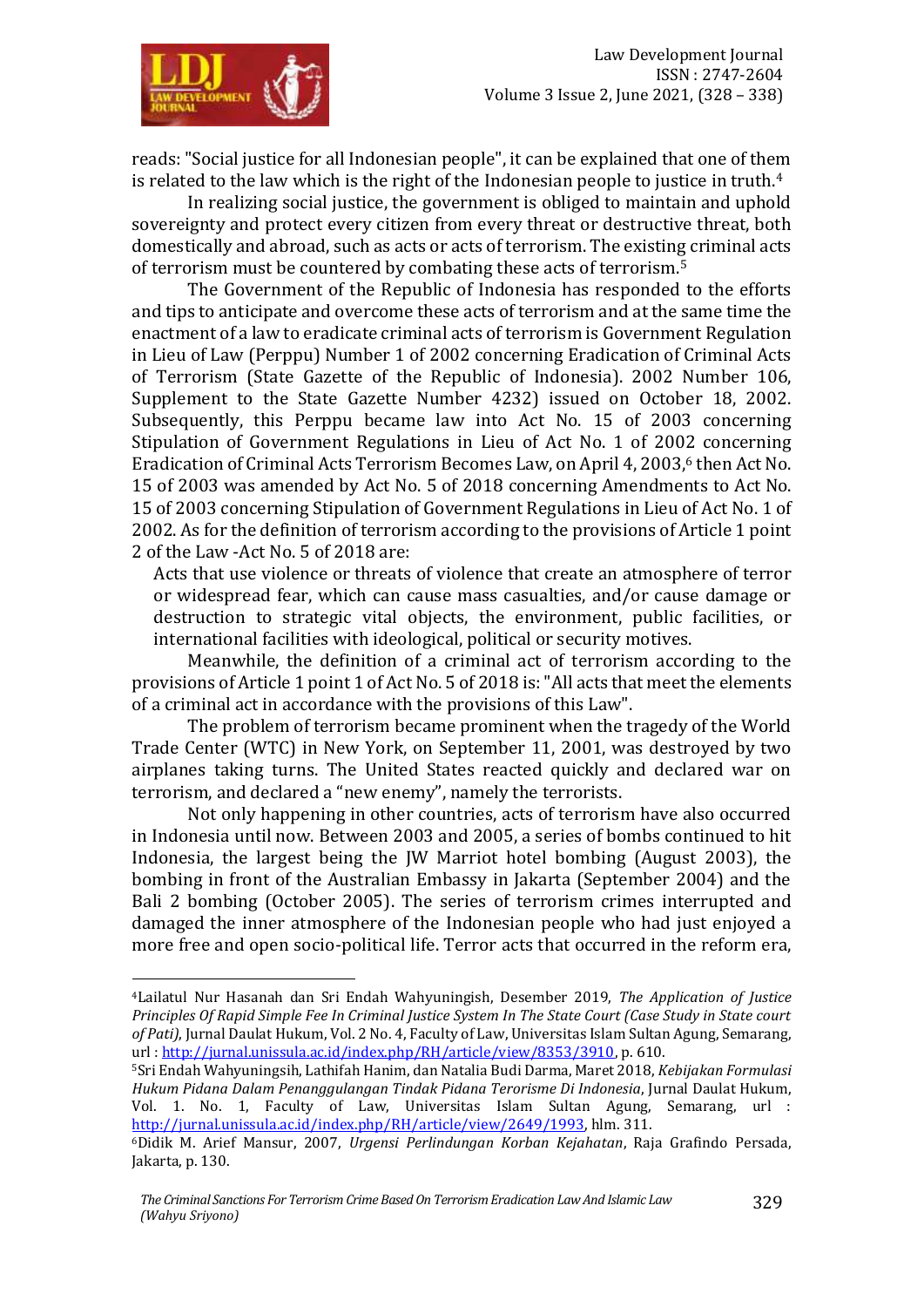

according to the results of the research by the BNPT team, there were approximately 103 acts of terror that occurred, 41% of which were aimed at places of worship, especially churches and Christian institutions, 43% of the actions were directed to public places such as malls, restaurants, cafes, hotels, office buildings and markets, while the rest is directed to government offices and foreign offices such as embassies in Indonesia. Although the church became the target of high levels of terror in the reform era, several bombs were detonated at mosques, such as the Istiqlal Mosque, Jakarta in 1978 and 1999 and the Polresta mosque, Cirebon in 2011.<sup>7</sup>

The perpetrators of terrorism, most of whom are Muslims, have tarnished the name of Islam as a religion that always maintains peace. The reason is jihad in the way of Allah SWT, so that the perpetrators do not care whether the victims are children or women. Islam is considered a religion that teaches violence, and that is not true. In Islam itself, acts of violence and unreasonable destruction are prohibited, even Allah SWT condemns those who make mischief on earth in *QS Al Maidah* verse 33.

Terrorism is a very difficult moral issue because there are no standardized boundaries, as Brian Jenkins said that terrorism is a subjective view, which is based on who sets limits at certain times and conditions so that it makes it difficult to define it.<sup>8</sup> Of course, terrorism is an act that deserves punishment, and terrorism itself has been regulated in positive law as mentioned above.

Law as a rule, norm, guideline, behavior, or statutory regulations which if violated will be subject to sanctions. Those who do wrong or break the rules must be punished.9Every act or action that is against the law, will get criminal sanctions as regulated in criminal law. The essence of criminal law is the imposition of suffering or misery or other unpleasant consequences.<sup>10</sup>

Against criminal acts of terrorism, the criminal sanctions imposed are quite heavy considering the impact is also very large. Both Act No. 5 of 2018 and Islamic Law have determined criminal sanctions for perpetrators of criminal acts of terrorism, which are expected to eradicate criminal acts of terrorism and radicalism movements that endanger the Indonesian nation and state.

The purpose of this study is to find out and examine criminal sanctions for perpetrators of criminal acts of terrorism based on Act No. 5 of 2018 and Islamic Law.

#### **2. Research methods**

1

The type of research used in writing this legal journal is normative juridical. Normative juridical research is research that is focused on examining the

<sup>8</sup>Abdurrahman et al., 2011, *Al Qur'an dan Isu-isu Kontemporer*, eLSAQ Press, Yogyakarta, p. 110.

<sup>7</sup>Agus SB, 2014, *Darurat Terorisme, Kebijakan Pencegahan, Perlindungan dan De-radikalisasi*, Issue I, Daulat Press, Jakarta, p. 15.

<sup>9</sup>Jawade Hafidz Arsyad dan Dian Karisma, 2018, *Sentralisasi Birokrasi Pengadaan Barang & Jasa Pemerintah*, First Printing, Sinar Graphic, Jakarta, p. 63.

<sup>10</sup>Sri Endah Wahyuningsih, 2013, *Prinsip-Prinsip Individualisasi Pidana Dalam Hukum Pidana Islam dan Pembaharuan Hukum Pidana Indonesia*, Second Printing, Publishing Agency Diponegoro University, Semarang, p. 80.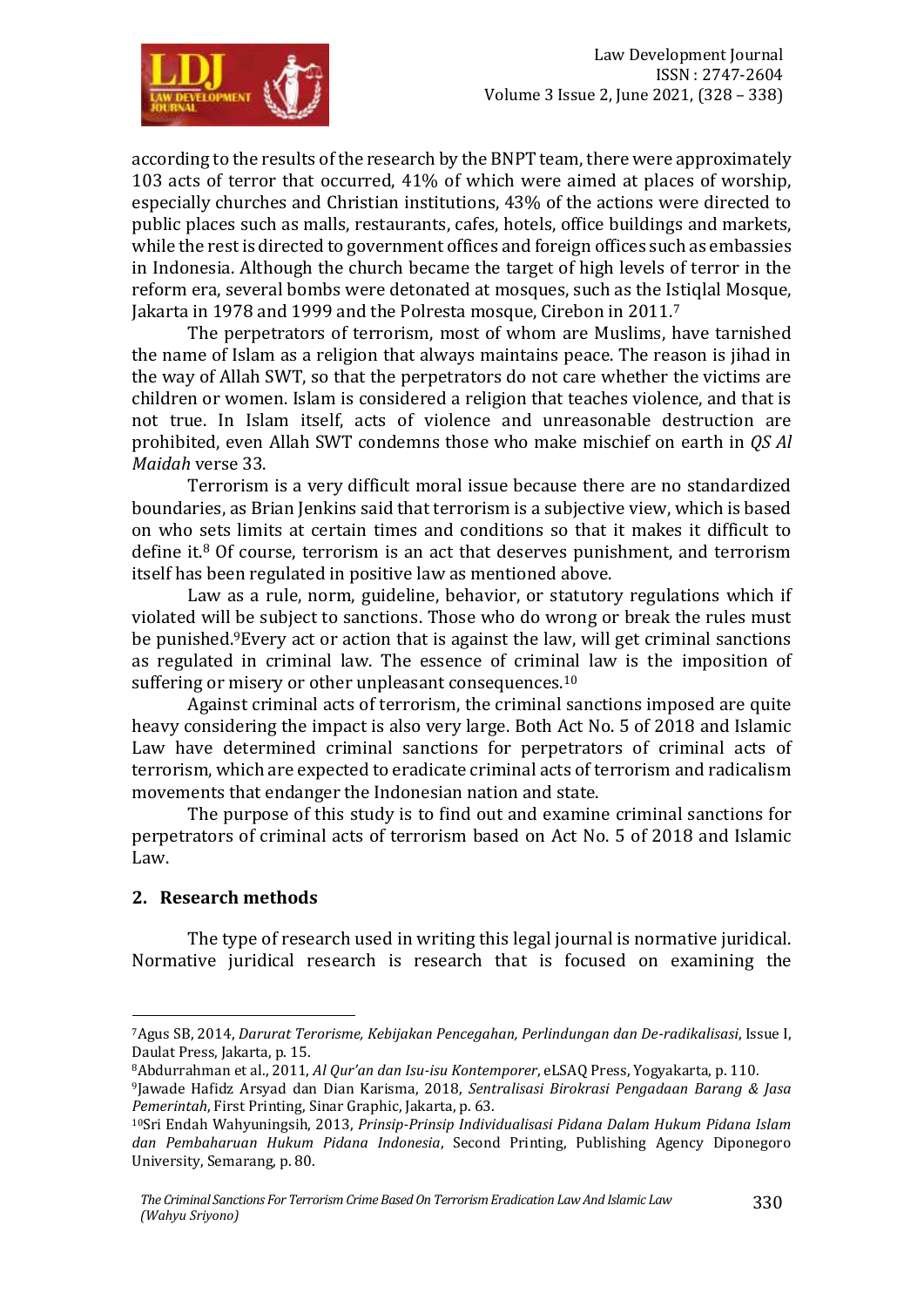

application of rules or norms in positive law, $11$ which in this case relates to criminal sanctions for perpetrators of criminal acts of terrorism based on Act No. 5 of 2018 concerning Eradication of Criminal Acts of Terrorism and Islamic Law. This research is descriptive analysis, because the researcher wishes to describe or explain the subject and object of research, which then analyzes and finally draws conclusions from the results of the study.12The data used in this research is secondary data. Secondary data is data obtained from library materials through library research, and this data is also obtained from agencies/institutions related to the purpose of this research.13According to the data that has been obtained during the research by reading library books, then it is analyzed. The analysis used in this research is qualitative data analysis.

#### **3. Results and Discussion**

1

After the bombing of the WTC building on September 11, 2001, which was used as a reference for the world being hit by the terrorist threat, it was followed by bombings in other areas, including in Indonesia. Bombings in Indonesia have occurred many times, starting with the Bali bombings which killed many victims and destroyed the pace of economic development, especially the tourism industry in Indonesia.

According to Wawan H. Purwanto, the threat of terrorism in Indonesia cannot be separated from the global political order that is now controlled by the US and its allies. In addition, the domestic political system also triggers acts of terrorism. With these two contexts, according to him, the threat of terrorism in Indonesia will continue to disrupt national, regional and international security.<sup>14</sup>

Considering that the criminal act of terrorism is very dangerous to the sovereignty of the state and human life, then the act must be punished for the perpetrators. Not only to provide a deterrent effect for the perpetrators, but also to protect the public from these radical actions.

Crime is one of the main problems in criminal law, in addition to criminal acts and criminal liability. If interpreted broadly, the criminal system includes a process of giving or imposing a crime by a judge, then the crime is only a small part of the criminal system.<sup>15</sup>

Broadly speaking, it can be said that the criminal system includes all the provisions of the legislation governing how the criminal law is enforced or operationalized in a concrete way so that a person is sentenced to a crime.<sup>16</sup> Thus,

<sup>11</sup>Jhonny Ibrahim, 2011, *Teori dan Metodologi Penelitian Hukum Normatif*, Bayumedia, Malang, p. 295. <sup>12</sup>Mukti Fajar ND dan Yulianto Achmad, 2010, *Dualisme Penelitian Hukum Normatif dan Empiris*, Pustaka Pelajar, Yogyakarta, p. 183.

<sup>13</sup>Soeratno dan Lincolin Arsyad, 2003, *Metodologi Penelitian Untuk Ekonomi Dan Bisnis*, UPP AMP YKPN, Yogyakarta, p. 173.

<sup>14</sup>Mardenis, 2013, *Pemberantasan Terorisme, Politik Internasional dan Politik Hukum Nasional Indonesia*, First Edition, Second Printing, Raja Grafindo Persada, Jakarta, p. 126.

<sup>15</sup>Ali Masyhar, 2009, *Gaya Indonesia Menghadang Terorisme, Sebuah Kritik Atas Kebijakan Hukum Pidana Terhadap Tindak Pidana Terorisme Di Indonesia*, First Printing, Mandar Maju, Bandung, p. 124. 16Barda Nawawi Arief, 2002, *Bunga Rampai Hukum Pidana*, Citra Aditya Bakti, Bandung, p. 117.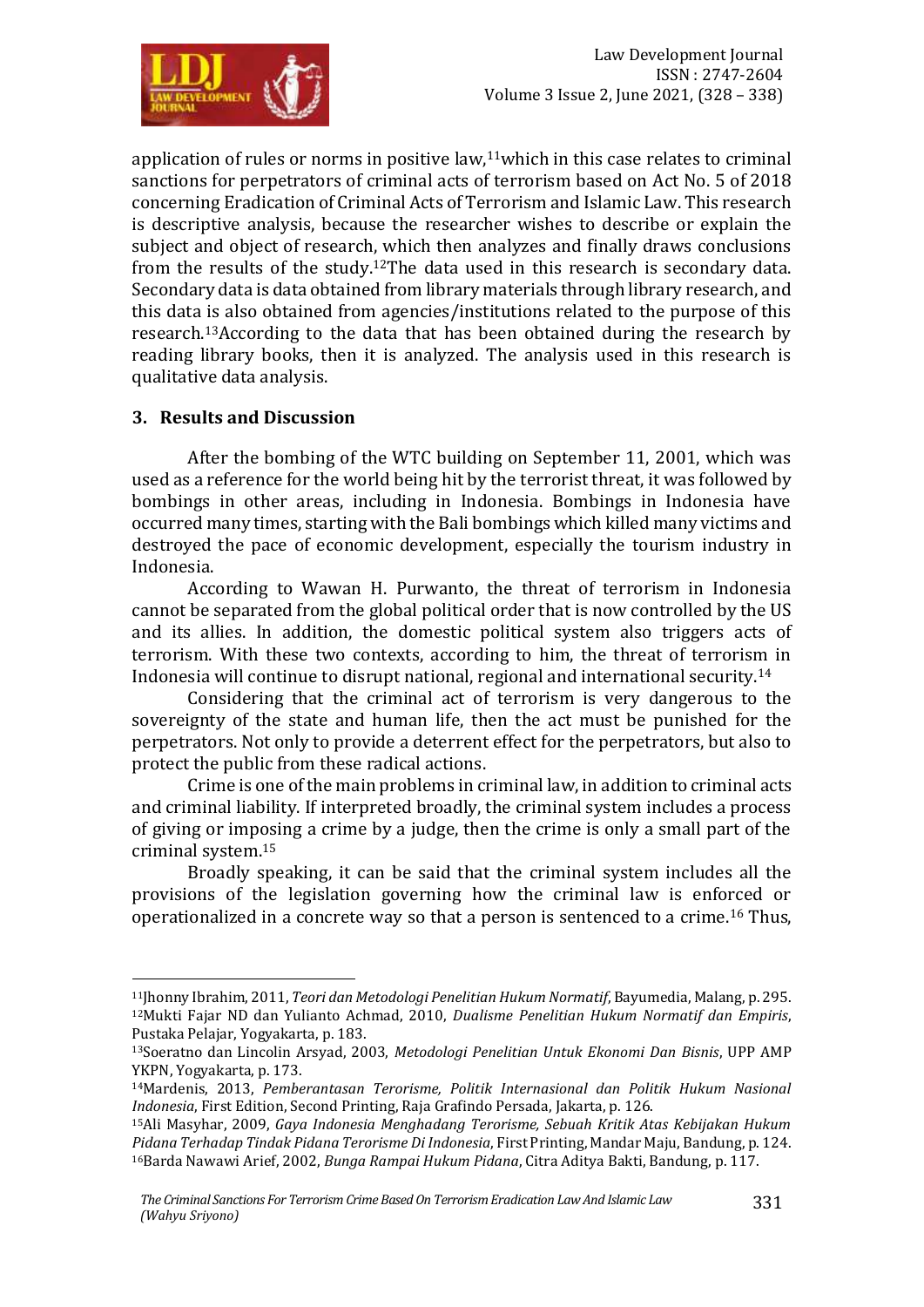

all laws and regulations concerning substantive criminal law, formal criminal law and criminal law enforcement must be viewed as a unified criminal system.

Today's criminal law must be adapted to the nature and style of crimes that arise in accordance with the times and the development of society. On the other hand, if criminal law and law enforcement do not adapt to the nature and style of the ever-evolving crime, then the criminal law will not be able to achieve its function, namely providing protection for the sake of creating community welfare.<sup>17</sup>

Criminal law, compared to other branches of law, is a law that is equipped with strict criminal sanctions. Crime is a suffering that is intentionally imposed on people who commit acts that meet certain conditions (committing a crime).18Because it is a suffering or misery, caution is needed in imposing a crime including its determination/formulation. Criminal determination does not mean without a purpose. The criminal determination must be based on reasonable or rational considerations that are oriented towards the goals to be achieved.<sup>19</sup>

The imposition of a crime by a judge is a series of law enforcement processes. Law enforcement has a strategic position. Law enforcement in a macro sense covers all aspects of people's lives, as a nation and state, while in a micro sense law enforcement is limited in the litigation process in court, both in civil cases, state administration and in criminal cases including the process of investigation, investigation, prosecution (examination before the trial) until the implementation of court decisions that have permanent legal force.<sup>20</sup>

Law enforcement and justice in a fair or just legal process are enforcement guaranteed by the 1945 Constitution of the Republic of Indonesia which provides protection and benefits for every citizen in the context of upholding the supremacy of the constitution as the basic law of the state.<sup>21</sup> Law enforcement is one of the parameters in the success of the rule of law.<sup>22</sup> Consistent law enforcement will provide a sense of security, justice and certainty.<sup>23</sup>

The ultimate goal of criminal law enforcement is to tackle crime by punishing every guilty person with criminal sanctions. In this context, every criminal justice process must be based on due process of law. Because as a "truth determination" process that confronts a suspect in an examination, where the legal apparatus has

<u>.</u>

<sup>17</sup>Edi Setiadi dan Kristian, 2017, *Peradilan Pidana Terpadu Dan Sistem Penegakan Hukum Di Indonesia*, First Printing, Kencana Prenada Media Group, Jakarta, p. 3.

<sup>18</sup>Soedarto, 1990, *Hukum Pidana I*, Yayasan Soedarto, Semarang, p. 9.

<sup>19</sup>Ali Masyhar, op.cit., p. 124-125.

<sup>20</sup>Marwan Effendy, 2012, *Diskresi, Penemuan Hukum, Korporasi & Tax Amnesty Dalam Penegakan Hukum*, p. 2.

<sup>21</sup>Abdul Latif, 2014, *Hukum Administrasi Dalam Praktik Tindak Pidana Korupsi*, First Printing, First Edition, Kencana Prenada Media, Jakarta, p. 162 and 163.

<sup>22</sup>Sri Endah Wahyuningsih dan Rismato, Januari-April 2015, *Kebijakan Penegakan Hukum Pidana Terhadap Penanggulangan Money Laundering Dalam Rangka Pembaharuan Hukum Pidana Di Indonesia*, Jurnal Pembaharuan Hukum, Vol. II No. 1, Faculty of Law, Universitas Islam Sultan Agung, Semarang, url : http://jurnal.unissula.ac.id/index.php/PH/article/ view/1414/1087, p. 46-47.

<sup>23</sup>Anggrin Gayuh Praptiwi dan Lathifah Hanim, September 2019, *Effectiveness And Role Of The Food Duty Unit Of Police Region Of Central Java In Law Enforcement In The Field Of Food In The Regional Law Of POLDA Central Java*, Jurnal Daulat Hukum, Vol. 2 No. 3, Faculty of Law, Universitas Islam Sultan Agung, Semarang, url : http://jurnal.unissula.ac.id/ index.php/ RH/article/view/5669/3416, p. 387.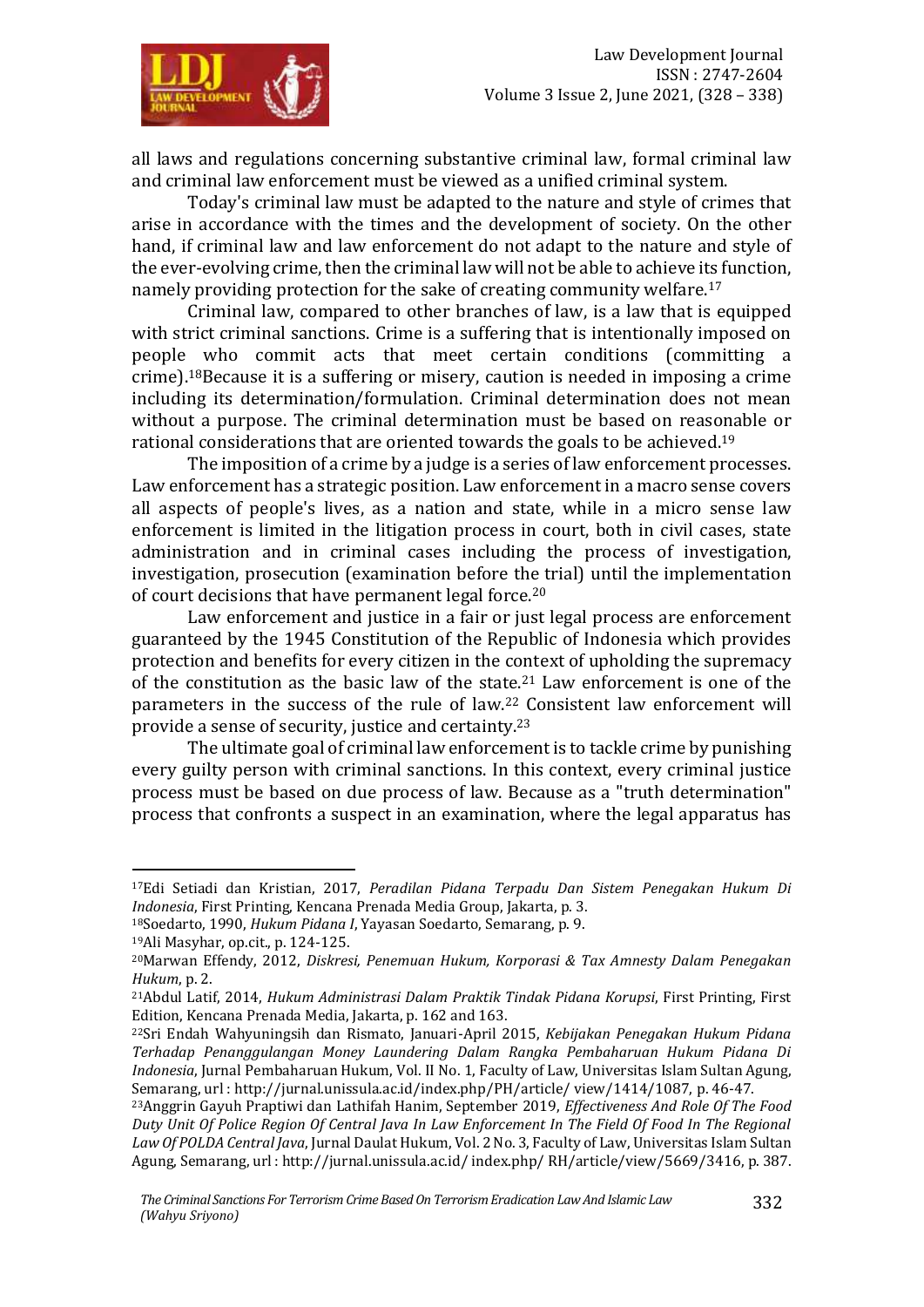

great legal authority, the criminal justice process must be carried out according to the principles of a fair legal process.<sup>24</sup>

Opinions that can be categorized as still considering the need for criminal sanctions to be used in crime prevention are expressed by many experts, including Roeslan Saleh. Roeslan Saleh suggested 3 (three) reasons regarding the need for criminal and criminal law, namely:<sup>25</sup>

- Whether or not criminal law is necessary does not lie in the question of the goals to be achieved, but lies in the question of how far to achieve that goal it is permissible to use coercion;
- There are efforts to repair or maintain that have no meaning at all for the convicted person, and besides that there must be a reaction to the violations of norms that he has committed and cannot be left alone;
- The influence of criminal or criminal law is not solely aimed at the maker, but also to influence people who are not evil, namely citizens who obey the norms of society.

According to Alf Ross, that the criminal conception departs from 2 (two) requirements or objectives, namely:<sup>26</sup>

- The crime is aimed at imposing suffering on the person concerned;
- Crime is a statement of reproach to the actions of the perpetrator.

The two conditions stated by Alf Ross above are intended to distinguish between crime and action (treatment). According to him, can not be considered as a crime, things as follows:<sup>27</sup>

- Actions that aim to cause suffering but do not constitute a statement of reproach, for example giving an "electric shock" to an animal in a study so that its behavior can be observed or controlled;
- Actions which constitute a statement of reproach but are not intended to inflict suffering, for example reprimands, warnings or exclusion by the public;
- Actions that are not intended to cause suffering, are also not a statement of reproach, such as the act of a dentist pulling out a patient's tooth.

Criminal law can be interpreted as suffering or misery carried out by the competent authority on behalf of the state against someone who has violated certain rules, while punishment itself can be interpreted as a stage in determining sanctions and the stage of imposing sanctions in criminal law.<sup>28</sup>

In fact, many of its articles threaten the death penalty. The death penalty is formulated in the following articles:<sup>29</sup>

 Article 6 (using violence or threats of violence creates an atmosphere of terror and victims are mass);

<u>.</u>

<sup>24</sup>Theodorus Yosep Parera, 2016, *Advokat dan Penegakan Hukum*, First Printing, Genta Press, Yogyakarta, p. 19-20.

<sup>25</sup>Barda Nawawi Arief, 2000, *Kebijakan Legislatif Dalam Penanggulangan Kejahatan Dengan Pidana Penjara*, Badan Penerbit Undip, Semarang, p. 20.

<sup>26</sup>Ari Wibowo, 2012, *Hukum Pidana Terorisme, Kebijakan Formulatif Hukum Pidana Dalam Penanggulangan Tindak Pidana Terorisme Di Indonesia*, First Printing, Graha Ilmu, Yogyakarta, p. 26. <sup>27</sup>Ibid., p. 27.

<sup>28</sup> Ibid

<sup>29</sup> Ali Masyhar, op.cit., p. 136-137.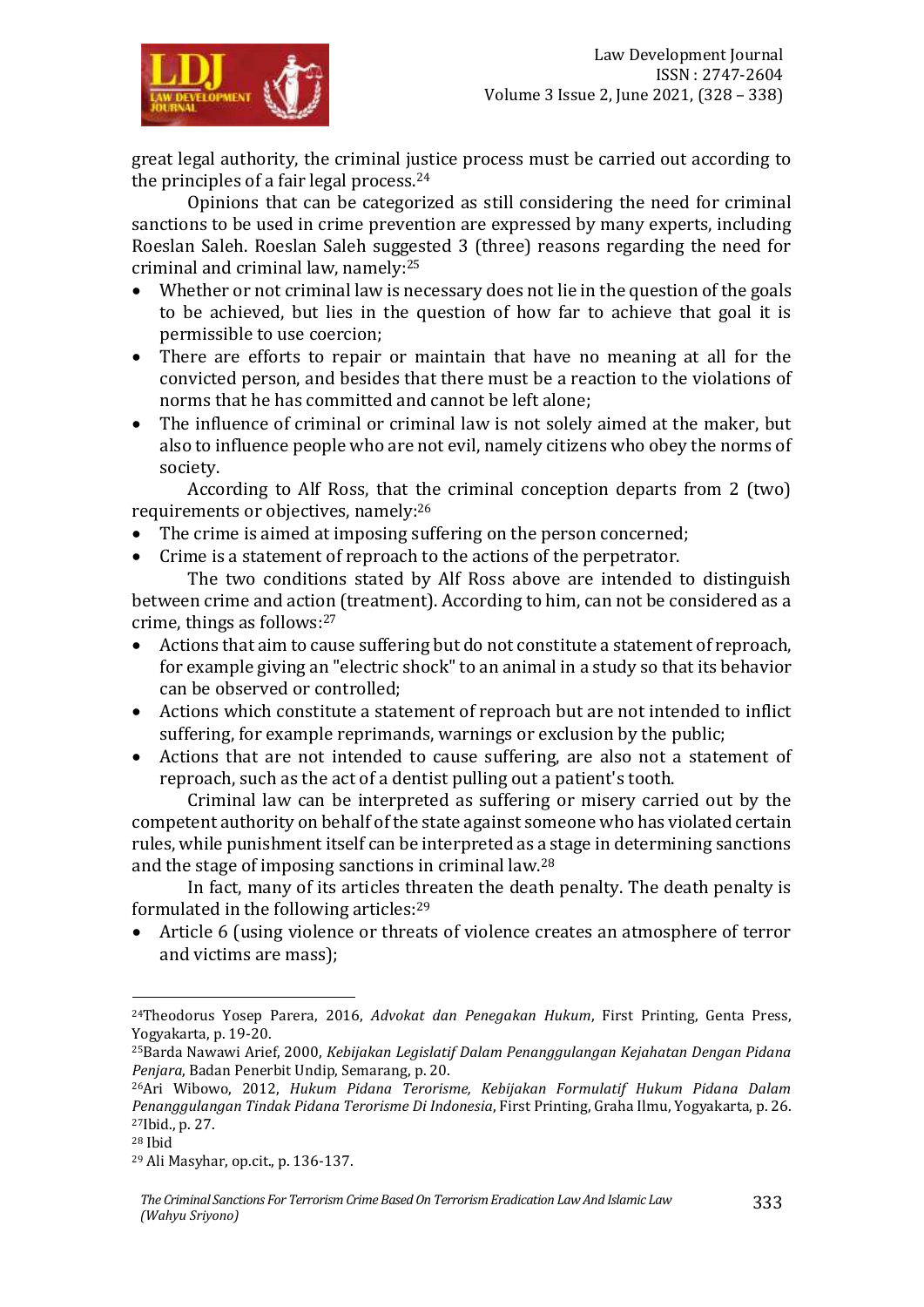

- Article 8 (crimes against aviation facilities and infrastructure);
- Article 9 (related to firearms for committing criminal acts of terrorism);
- Article 10 (using chemical weapons and their components to incite terrorism);
- Article 14 (planning/moving other people to commit terrorism); and
- Article 15 (malicious conspiracy, trial or assistance to criminal acts of terrorism).

In addition to the death penalty, imprisonment seems to be a criminal threat that dominates the formulation of threats in Act No. 5 of 2018. The threat of imprisonment is formulated alternatively with the death penalty and some are formulated as independent punishment, meaning that it is not alternatively used with other crimes. In Act No. 5 of 2018 the length of criminal sanctions (*strafmaat*) varies<sup>30</sup> between imprisonment for a certain period of time up to life.

In Act No. 5 of 2018, there are only a few articles that include threats of imprisonment and fines. The penalty of confinement is only formulated in one article, namely Article 23 which is threatened against witnesses and other people who mention the name or address of the reporter or other things that allow the identity of the reporter to be known.

Fines are only threatened for terrorism crimes committed by corporations. Through this formulation, it is as if a corporation can only be subject to "civil liability", so that a custodial crime cannot be imposed on a corporation. Whereas custodial crimes should also be applied, for example: suspension (cessation of corporate operations) for a certain period of time is essentially a prison. Freezing/revocation of operating license for ever can be interpreted as a death penalty or restrictions on movement, reduction of certain rights, announcement of judge's decision, and others. So the imposition of fines is actually not the only type of crime for corporations.<sup>31</sup>

Additional penalties are, in principle, facultative, but to be imposed they must be included in the formulation of the offense. Regarding the formulation of additional penalties, Act No. 5 of 2018 can be said to not include additional criminal threats. Only a few articles contain the possibility of imposing additional criminal charges, namely:

- Suspension or revocation of a corporation's license, and the corporation is declared a prohibited corporation [Article 18 paragraph (3)];
- confiscation of assets that have been confiscated [Article 35 paragraph (5)];

Regarding the pattern of criminal formulation, Act No. 5 of 2018 formulates in 6 (six) forms of formulation, namely:<sup>32</sup>

- Death penalty or life imprisonment or certain imprisonment (with minimum and maximum limits);
- Life imprisonment;
- Imprisonment (with minimum and maximum limits);
- Death penalty or life imprisonment;
- Fines (with a maximum limit);
- Criminal Cage: V.

1

<sup>30</sup>Mahrus Ali, 2012, *Hukum Pidana Terorisme, Teori dan Praktik*, Gramata Publishing, Jakarta, p. 245. <sup>31</sup>Ibid., p. 138-139.

<sup>32</sup> Ibid.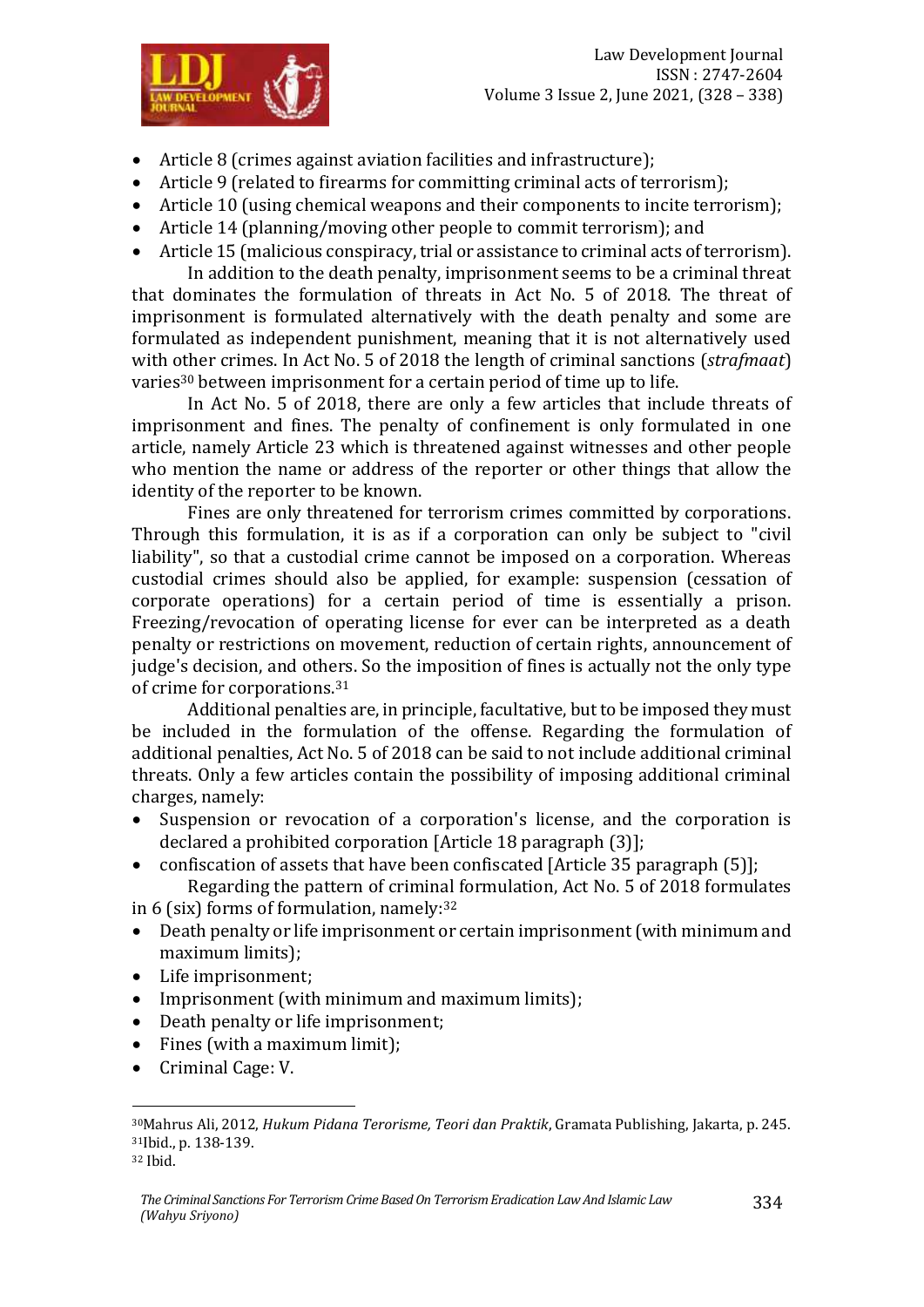

Based on the identification above, it means that Act No. 5 of 2018 adheres to 2 (two) formulation systems, namely:

- Single formulation (threatened only with one principal sentence); and
- Alternative formulation.

The main punishment that is threatened singly is only imprisonment (both for life and imprisonment for a certain time), confinement and fines, while there is no death penalty that is threatened singly, alternatives are always formulated with life imprisonment and imprisonment for a certain time.

The formulation system as adopted by Act No. 5 of 2018 (especially the single formulation system) contains rigid, absolute and imperative properties. This system does not provide an opportunity for judges to determine what type of punishment is considered most suitable for the accused. With the formulation of the system, it does not provide space for judges to individualize punishments that are peopleoriented, especially in determining the type of crime. For the individualization of punishment, it is necessary to have flexibility or elasticity of punishment even though it remains within the limits of freedom determined by law.<sup>33</sup>

All formulations of imprisonment (within a certain time) which are formulated in Act No. 5 of 2018 include the minimum and maximum limits. Especially regarding the minimum limit, in certain circumstances it may even ignore the sides of justice. For example: a person who due to negligence causes a sign or tool for flight security to be destroyed, damaged, taken or moved (violating Article 8 letter d of Act No. 5 of 2018), is threatened with a minimum imprisonment of 4 years (a maximum of 20 years and even a maximum of 20 years). life imprisonment or death penalty). If this is actually practiced, it is certainly unfair to the convict.<sup>34</sup>

In Islamic law, the crime of terrorism is equated with the finger of rebellion (*al-baghyu*). Rebellion is an act of fighting against Allah and the Messenger, but by using excuses *(ta'wil).* These reasons are usually political reasons, so the actions taken are not just to create chaos and disrupt security, but actions whose target is to take over power or overthrow the legitimate government.<sup>35</sup> The crime of terrorism in Islamic law is also included in the crime of murder, because the crime of terrorism kills people, and the number of victims of terrorism is not small. The crime of terrorism which resulted in the death of many victims is very contrary to the Qur'an, so that the perpetrators of the crime of terrorism must be punished or punished for their actions.

Among the *fuqaha,* there are those who argue that there are 3 (three) kinds of criminal acts when viewed from a legal perspective, namely *jarimah hudud*, *jarimah qishash* or *Diyat* and *jarimah ta'zir*. But there are also those who classify 4 (four) kinds of 'uqubat in the form:<sup>36</sup>

 *Al-Hudud*, certain and absolute legal sanctions that are the right of Allah, which cannot be changed by anyone. Sanctions must be implemented, if the conditions

1

<sup>33</sup>Ibid., p. 140.

<sup>34</sup>Ibid., p. 144.

<sup>35</sup>Ahmad Wardi Muslich, 2005, *Hukum Pidana Islam*, First Printing, Sinar Graphic, Jakarta, p. 94. <sup>36</sup>Teguh Prasetyo and Abdul Halim Barkatullah, 2005, *Politik Hukum Pidana, Kajian Kebijakan Kriminsalisasi dan Dekriminalisasi*, Pustaka Pelajar, Yogyakarta, p. 138.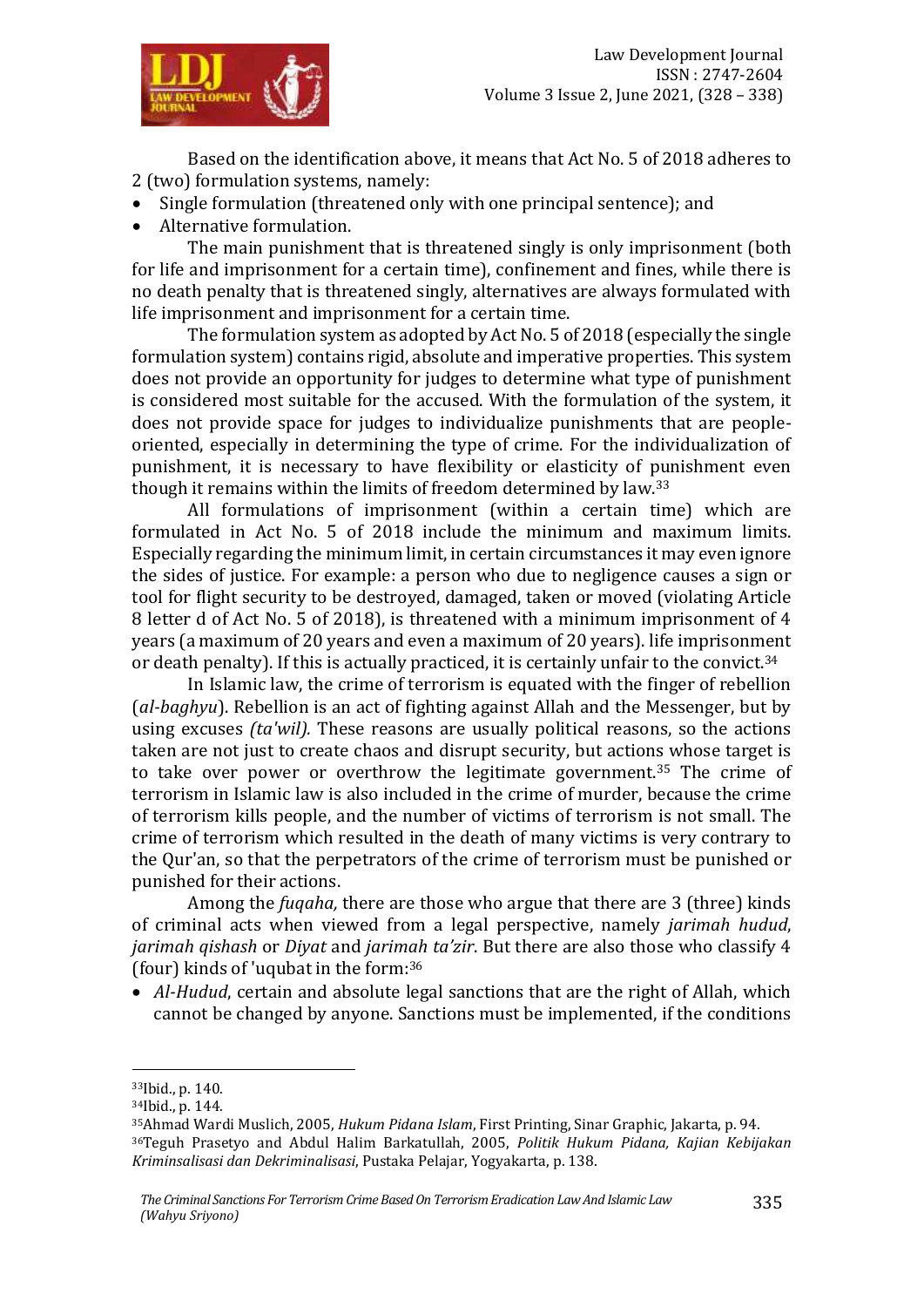of the crime are met. This sanction is imposed on serious crimes such as adultery, *sariqah, riddah, qadzaf,* and others;

 *Al-Qishash* and al-*Diyat*. Al-*Qishash* is a punishment of balanced retaliation, such as killing the killer. Al-*Diyat* is a punitive sanction in the form of compensation, such as if the heirs of the murdered apologize then the alternative punishment is *Diyat*.

The legal sanctions of al-*Qishash* and al-*Diyat* are legal sanctions that are a combination of Allah's rights and human rights.<sup>37</sup>

- *Al-Ta'zir* is a legal sanction that is submitted to the decision of a judge or competent authority to carry out the sentence, such as imprisonment, exile, and others;
- *Kafarat* and *fidyah* are legal sanctions in the form of paying fines, which are handed over to the violator for implementation. The form of this fine can be in the form of freeing slaves, fasting, slaughtering or feeding the poor.

So in Islamic law, perpetrators of terrorism are threatened with a *hudud* finger. This crime of terrorism is also included in the *qishash* finger which is sentenced to death if there is no pardon (amnesty). If the perpetrators have surrendered and laid down their weapons, the crackdown is stopped and the rebels are guaranteed the safety of their lives and property, then the government (ulil amri) may pardon them or punish them with *ta'zir* punishment. Meanwhile, criminal acts that are not directly related to terrorism are sentenced to *hudud* according to the finger they have committed. The *qishash* punishment for intentional murder is the principal punishment. If the punishment cannot be carried out, due to reasons justified by the *syara*', then the substitute punishment is *diyat.*

Islamic law plays an important role in shaping and fostering social order for Muslims and influencing all aspects of their lives, so the best way that can be taken is to seek scientifically transforming Islamic legal norms into national law.<sup>38</sup>

## **4. Closing**

Criminal sanctions for perpetrators of criminal acts of terrorism based on Act No. 5 of 2018 are capital punishment, imprisonment, imprisonment, and fines for corporations, while according to Islamic law perpetrators of terrorism are threatened with a *hudud* finger. This crime of terrorism is also included in the *qishash* finger which is sentenced to death if there is no pardon (amnesty). The government must take firm action against terrorist acts that occur in Indonesia, as well as on radical actions. The government also needs to provide socialization to the public regarding radical actions in the name of religion, which are contrary to religion.

#### **5. References**

#### **Journal**

1

<sup>37</sup>Ibid., p. 139.

<sup>38</sup>Mardani, 2013, *Hukum Islam, Kumpulan Peraturan tentang Hukum Islam di Indonesia*, First Printing, Second Edition, Kencana Prenada Media Group, Jakarta, p. 12.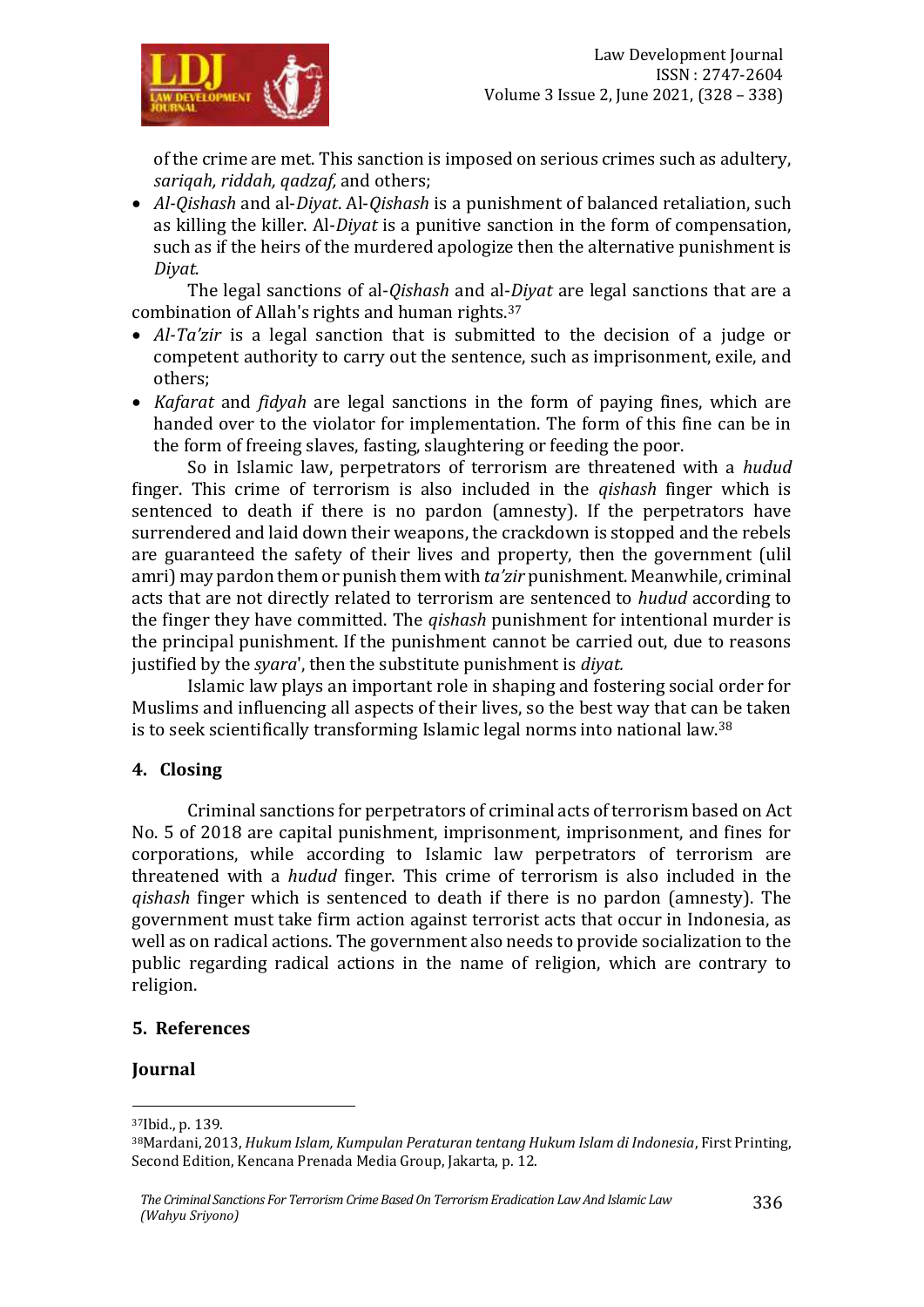

- [1] Anggrin Gayuh Praptiwi dan Lathifah Hanim, September 2019, *Effectiveness And Role Of The Food Duty Unit Of Police Region Of Central Java In Law Enforcement In The Field Of Food In The Regional Law Of POLDA Central Java*, Jurnal Daulat Hukum, Vol. 2 No. 3, Faculty of Law, Universitas Islam Sultan Agung, Semarang, Url 3. Semarang, Semarang, Semarang, Semarang, Semarang, Semarang, Semarang, Semarang, Semarang, Semarang, Semarang, Semarang, Semarang, Semarang, Semarang, Semarang, Semarang, Semarang, Semarang, Semarang http://jurnal.unissula.ac.id/index.php/RH/article/view/5669/3416.
- [2] Farhan Munirus Su'aidi dan Abdullah Arief Cholil, Desember 2019, *Law Protection on Wife Whose The Claims Fall Due To Husband Refuse His Recompensation On Implementing Of Divorce Pledge*, Jurnal Daulat Hukum, Vol. 2 No. 4, Faculty of Law, Universitas Islam Sultan Agung, Semarang, url : http://jurnal.unissula.ac.id/index.php/RH/article/view/8367/3897.
- [3] Lailatul Nur Hasanah dan Sri Endah Wahyuningish, Desember 2019, *The Application of Justice Principles Of Rapid Simple Fee In Criminal Justice System In The State Court (Case Study in State court of Pati)*, Jurnal Daulat Hukum, Vol. 2 No. 4, Faculty of Law, Universitas Islam Sultan Agung, Semarang, url : [http://jurnal.unissula.ac.id/index.php/RH/article/view/8353/3910.](http://jurnal.unissula.ac.id/index.php/RH/article/view/8353/3910)
- [4] Sri Endah Wahyuningsih dan Rismato, Januari-April 2015, *Kebijakan Penegakan Hukum Pidana Terhadap Penanggulangan Money Laundering Dalam Rangka Pembaharuan Hukum Pidana Di Indonesia*, Jurnal Pembaharuan Hukum, Vol. II No. 1, Faculty of Law, Universitas Islam Sultan Agung, Semarang, url : http://jurnal.unissula.ac.id/index.php/PH/article/ view/1414/1087.
- [5] Sri Endah Wahyuningsih, Lathifah Hanim, dan Natalia Budi Darma, Maret 2018, *Kebijakan Formulasi Hukum Pidana Dalam Penanggulangan Tindak Pidana Terorisme Di Indonesia*, Jurnal Daulat Hukum, Vol. 1. No. 1, Faculty of Law, Universitas Islam Sultan Agung, Semarang, url [http://jurnal.unissula.ac.id/index.php/RH/article/view/2649/1993.](http://jurnal.unissula.ac.id/index.php/RH/article/view/2649/1993)

#### **Book**

- [1] Abdul Latif, 2014, *Hukum Administrasi Dalam Praktik Tindak Pidana Korupsi*, First Printing, First Edition, Kencana Prenada Media, Jakarta
- [2] Abdurrahman et al., 2011, *Al Qur'an dan Isu-isu Kontemporer*, eLSAQ Press, Yogyakarta
- [3] Agus SB, 2014, *Darurat Terorisme, Kebijakan Pencegahan, Perlindungan dan De-radikalisasi*, Issue I, Daulat Press, Jakarta
- [4] Ahmad Wardi Muslich, 2005, *Hukum Pidana Islam*, First Printing, Sinar Graphic, Jakarta
- [5] Ali Masyhar, 2009, *Gaya Indonesia Menghadang Terorisme, Sebuah Kritik Atas Kebijakan Hukum Pidana Terhadap Tindak Pidana Terorisme Di Indonesia*, First Printing, Mandar Maju, Bandung
- [6] Ari Wibowo, 2012, *Hukum Pidana Terorisme, Kebijakan Formulatif Hukum Pidana Dalam Penanggulangan Tindak Pidana Terorisme Di Indonesia*, First Printing, Graha Ilmu, Yogyakarta.
- [7] Barda Nawawi Arief, 2000, *Kebijakan Legislatif Dalam Penanggulangan Kejahatan Dengan Pidana Penjara*, Badan Penerbit Undip, Semarang
- [8] Barda Nawawi Arief, 2002, *Bunga Rampai Hukum Pidana*, Citra Aditya Bakti, Bandung